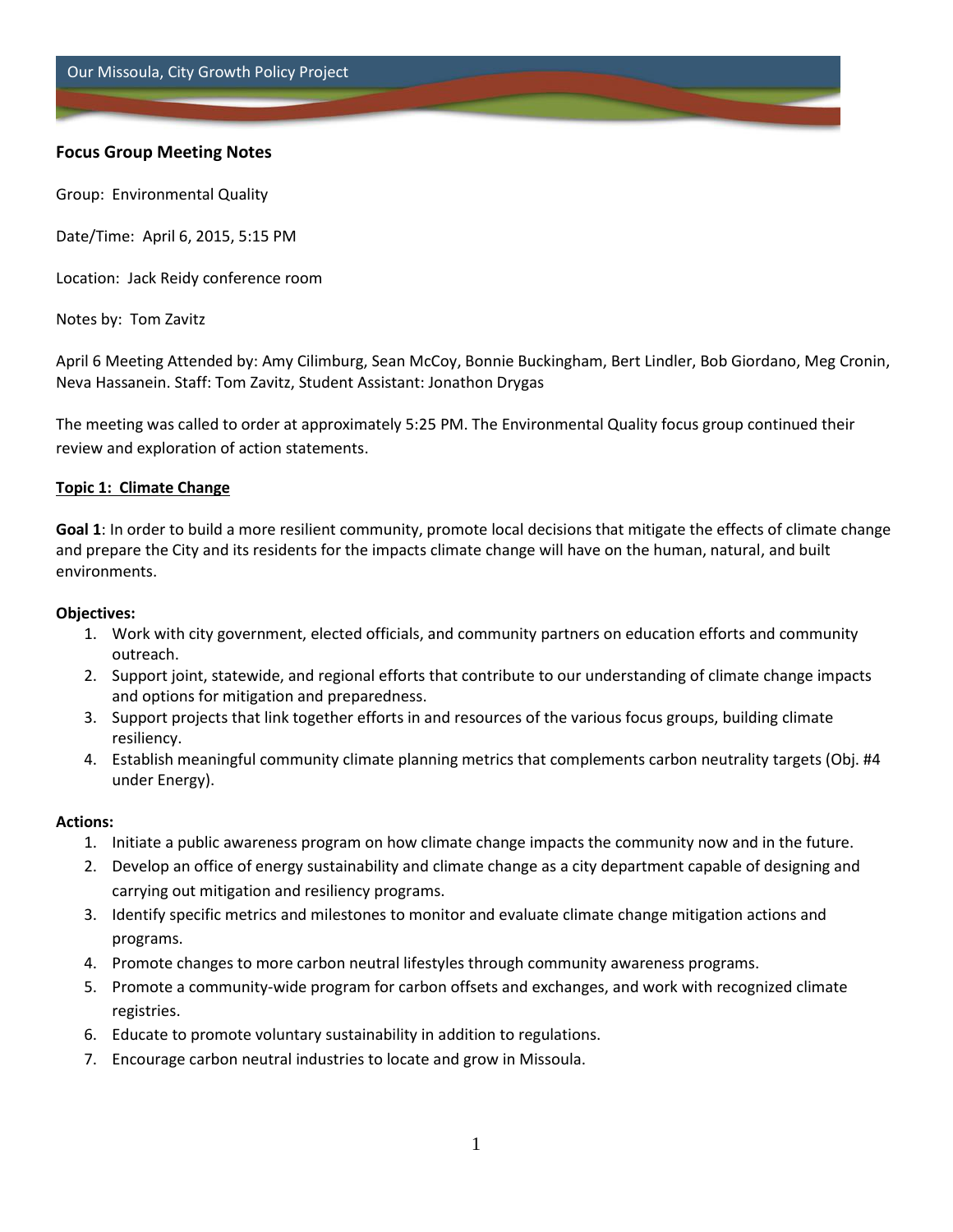**Topic 2 - Energy** (note: energy related to transportation is in Topic 3)

**Goal 1:** Reduce reliance on carbon based fuels.

**Goal 2:** Promote energy efficiency, conservation, and green building practices throughout Missoula.

**Goal 3:** Increase the percentage of renewable energy in Missoula's energy budget.

#### **Objectives:**

- 1. Explore cleaner wood burning technologies for local wood use.
- 2. Reduce carbon footprint through renewable energy, energy efficiencies, conservation, and carbon offsets.
- 3. Provide incentives for siting renewable energy generation in preferred locations.
- 4. Establish a meaningful community-wide carbon neutrality target.
- 5. Support the creation of a local renewable energy company that can meet the energy needs of Missoula.
- 6. Promote green building design in all public buildings as models for the community.
- 7. Implement a decentralized energy system not reliant on fossil fuels.

# **Actions:**

- 1. Promote and incentivize green building infrastructure.
- 2. Streamline approval process for green buildings and renewable or alternative energy systems.
- 3. Promote and incentivize reuse and recycling as energy conservation measures.
- 4. Provide and promote grants, revolving loans, tax credits, and investment programs to encourage energy saving building features and use of alternative energies.
- 5. Promote community solar and geo-thermal energy development.
- 6. Expand net metering opportunities to encourage local renewable energy production.

# **Topic Area 3: Transportation, Growth Pressures and Sprawl**

**Goal 1:** Develop a safe and efficient transportation system that emphasizes walking, bicycling, and transit while reducing reliance on driving.

**Goal 2:** Protect and enhance Missoula's open spaces.

**Goal 3:** Protect agricultural land and water.

# **Objectives:**

- 1. Reduce reliance on single-occupancy vehicles and continue support for the expansion of public transportation and cycling/walking systems.
- 2. Expand and improve the public transit system, including bus stop infrastructure, and make the system more efficient.
- 3. Actively support the return of passenger rail service through Missoula.
- 4. Ensure new development has a variety of land uses, services, and active transportation options.
- 5. Protect stream corridors and floodplains from development.
- 6. Prioritize agricultural land preservation over urban sprawl.
- 7. Acquire key lands for community open space using bonds and grants.
- 8. Explore carrying capacity modeling to guide land use planning and development in greater Missoula.
- 9. Explore policies and incentives to discourage sprawl and leap frog development.
- 10. Discourage encroachment into the Wildland-Urban Interface (WUI).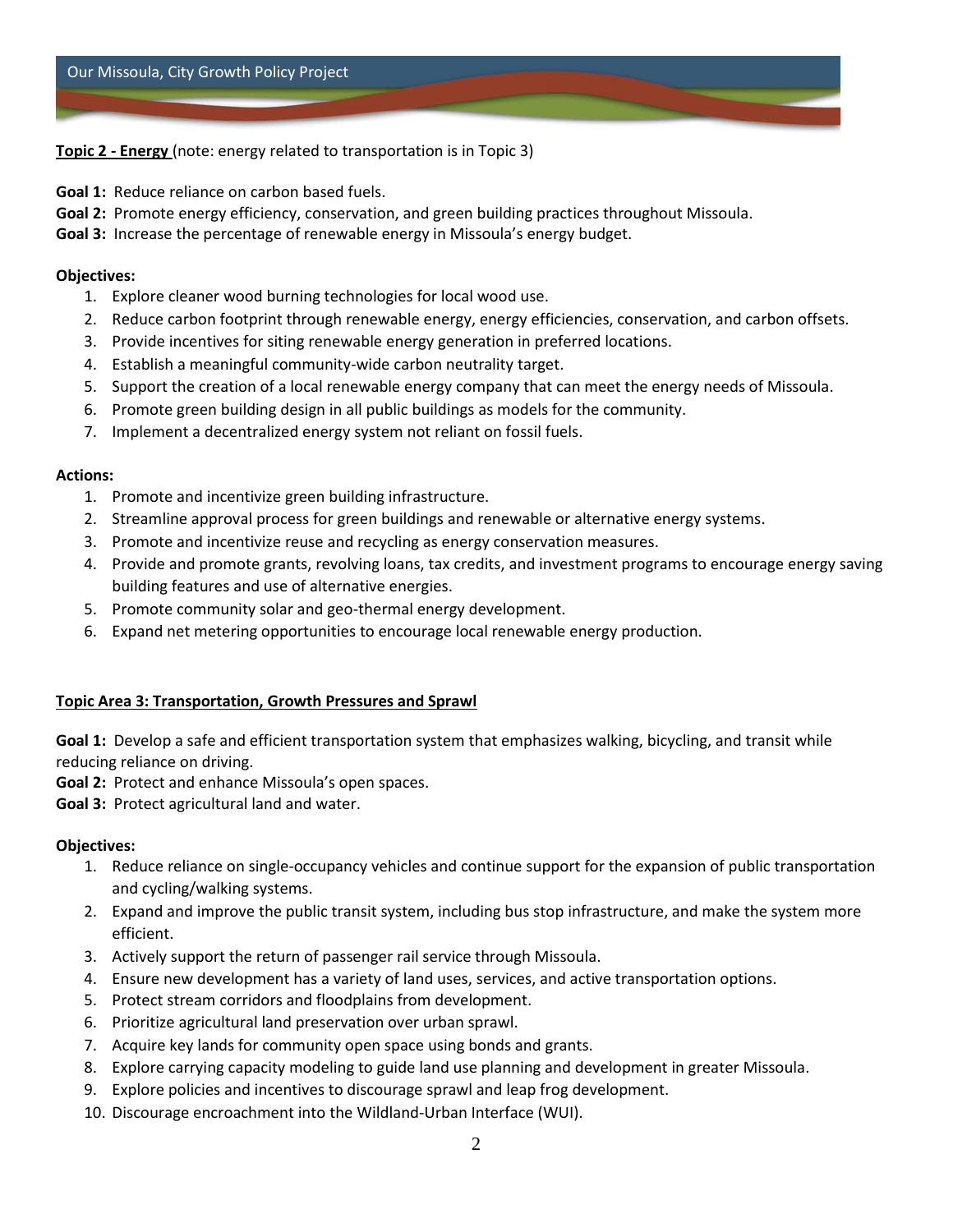#### **Actions:**

- 1. Protect farmland through mitigation, designation of key agricultural preservation areas, and through incentivizing infill and cluster development.
- 2. Integrate community gardens into neighborhoods and require garden space be incorporated into open space required by local land development regulations.
- 3. Build complete streets, connected trails, and greenways as a primary means of providing active transportation alternatives.
- 4. Explore and initiate policies that discourage automobile dependence.
- 5. Explore alternative fuel sources for the bus fleet and city owned vehicles.
- 6. Promote the conversion of 4-lane city streets to 3-lane configurations (one lane in each direction with a center turn lane).
- 7. Promote a city-wide 25mph speed limit to improve safety, reduce energy use and increase capacity.
- 8. Maintain the 10-foot travel lane standard.
- 9. Exclude Wheel Base-67 tractor-trailers from the city limits where appropriate and adopt new public works design standards for WB-50 vehicles.
- 10. Deemphasize conventional "level of service" standards for transportation planning and development review.
- 11. Adopt a "round-a-bouts first" policy for street intersection improvements and in future transportation and facility planning.
- 12. Partner with the public health department to make alternative transportation a wellness issue.
- 13. Establish Wildland-Urban Interface (WUI) standards to protect human life and property.

# **Topic 4: Waste Stream**

**Goal 1:** Achieve Zero Waste within the Missoula community.

**Goal 2:** Reduce the community's solid waste to the point that the landfill is only minimally necessary.

# **Objectives:**

- 1. Increase the options for diverting waste from the landfill through the development of more recycling infrastructure within the city.
- 2. Develop and community compost program.
- 3. Encourage local reuse/purchase of recycled materials.
- 4. Promote reuse and recycling of building materials.
- 5. Continue and expand water conservation efforts, including increasing land application of wastewater.
- 6. Explore the increased use of gray water as a water conservation measure.
- 7. Explore additional ways to reduce the following from the waste stream: commercial/industrial hazardous waste, household chemical waste, toxins, pharmaceuticals, and electronic waste

# **Action Items**

- 1. Educate homeowners, tenants, and business persons on the proper disposal of household hazardous waste and electronic waste.
- 2. Provide recycling bins for paper, plastic, aluminum, and organic materials throughout the city's public spaces.
- 3. Identify major system components and processes that comprise the municipal waste stream.
- 4. Government and educational institutions should adopt "zero waste" programs to provide local examples of best practices.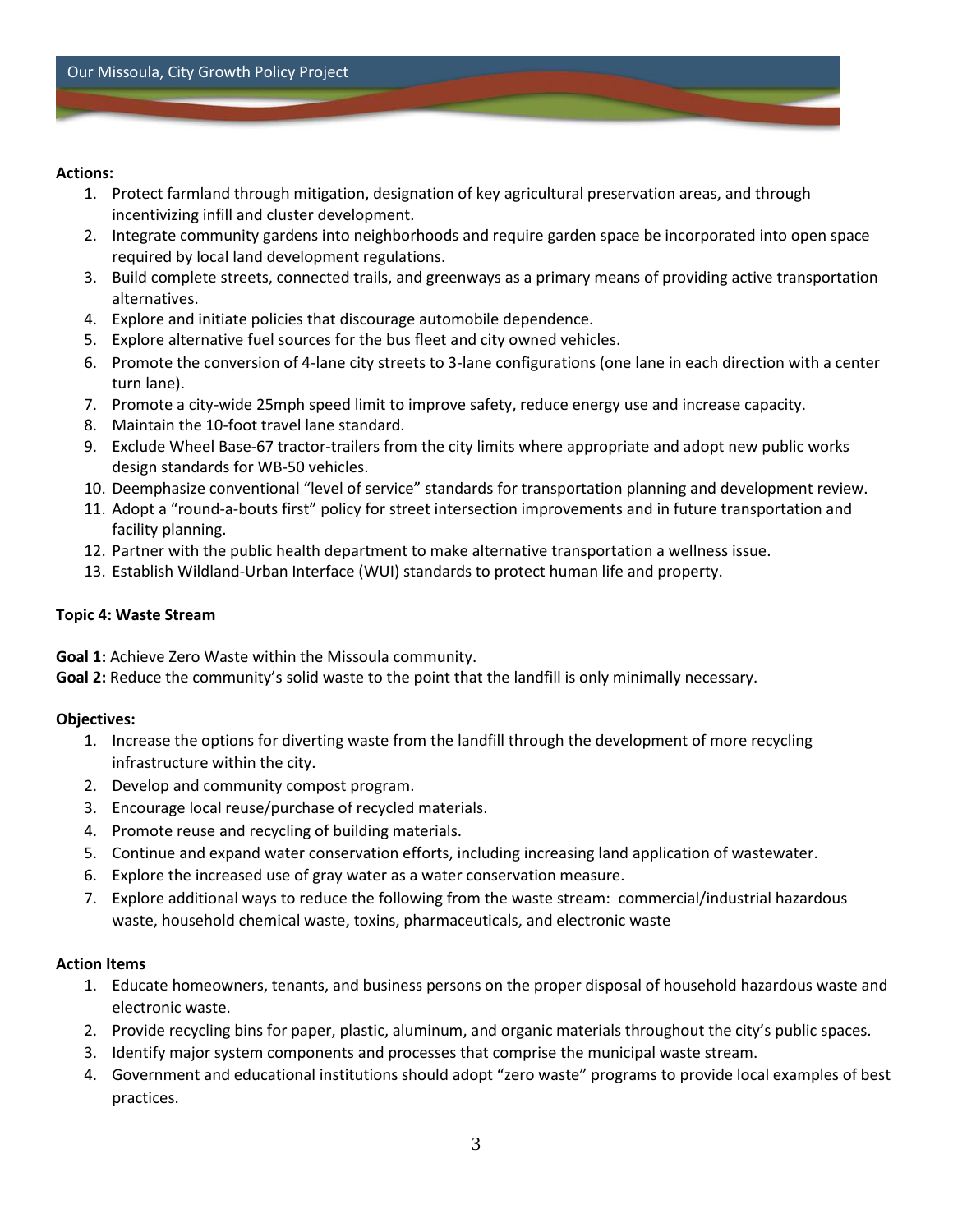- 5. Create a target of "net zero waste" by establishing a system for large scale projects to invest in programs to offset their waste impacts.
- 6. Conduct education and outreach on the environmental and monetary benefits of sustainable practices.
- 7. Establish a system whereby large scale projects can invest in programs to off-set their waste stream impacts.
- 8. Increase fees for bringing waste to the landfill from outside the Missoula area as an incentive to reduce that waste.
- 9. Expand local composting sites to take food waste and coordinate with institutions to utilize the sites in order to ensure the needed quantities of waste for feasibility.
- 10. Reduce building permit fees when reused materials are specified.
- 11. Explore pollution pricing and other disincentives for non-recycling and polluting industries.
- 12. Ban single use paper and plastic shopping bags.
- 13. Encourage water refill stations and drinking fountains to reduce single use water bottles.

# **Topic Area 5: Air, Soil, and Water Quality (for water, see also Topic 6)**

**Goal 1:** Improve Missoula's air quality and visibility.

**Goal 2:** Protect and enhance Missoula's surface and ground water quality and quantity.

**Goal 3:** Protect and enhance Missoula's soil quality.

#### **Objectives**

- 1. Explore specific programs to reduce air pollution from vehicles, industry, space heating and other point sources.
- 2. Quantify threats to Missoula's surface and ground water quality, including spills, pipelines, pesticides, fertilizers, and underground storage tanks.
- 3. Actively reduce the need to manage storm water from impervious surfaces.
- 4. Support joint/regional efforts that contribute to clean air and water.
- 5. Encourage consideration of health impacts and air quality when reviewing and formulating policy for transportation, development regulations, and industrial development.
- 6. Work with city-county public health officials to promote health, environmental health, and sanitation through education, community outreach, and enforcement.
- 7. Encourage public agencies to divest holdings or investments in polluting industries.
- 8. Integrate parks as part of a green infrastructure system that will help manage stormwater and improve water quality.
- 9. Protect and restore riparian, wetland, and floodplain areas from development.
- 10. Manage water quality according to final TMDL (total maximum daily loading) for each impaired water body. (Facilitator suggestion for group discussion.)

# **Actions:**

- 1. Provide and incentivize alternatives to asphalt and concrete in land development regulations and storm water management master plans.
- 2. Work with state government on groundwater permitting to better protect the quality and quantity of Missoula's groundwater resource.
- 3. Adopt building practices that reduce impervious surfaces.
- 4. Develop a long-term management plan for the urban forest, including potential funding sources.
- 5. Consider the impacts of coal dust from the railroad and work with officials to minimize public health risks.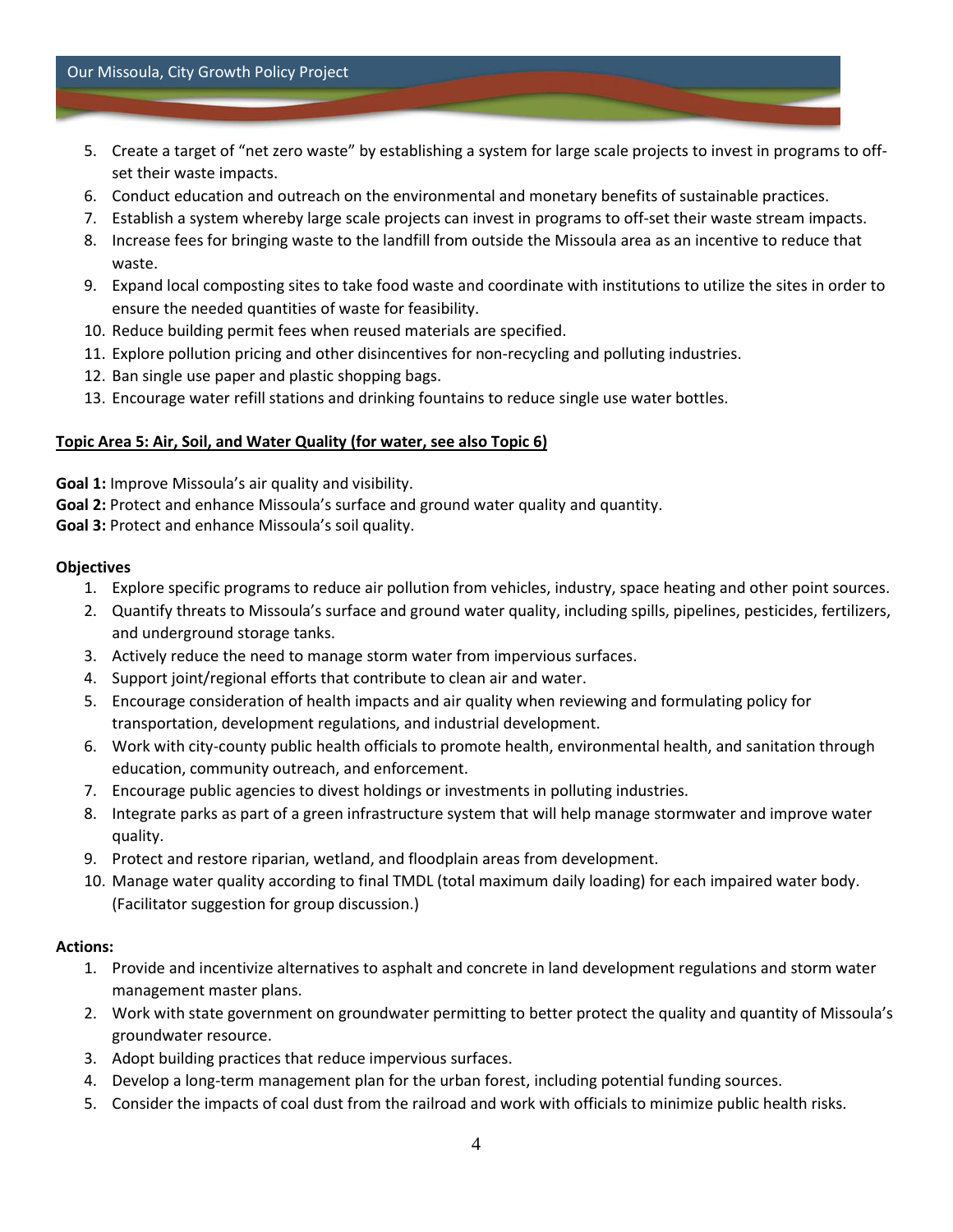- 6. Prioritize Brownfield clean-up along railroad in low and moderate income areas.
- 7. Coordinate open space/parks with stormwater and water quality planning and infrastructure.
- 8. Convert properties to water metering when ownership is transferred.
- 9. Phase out asphalt roof shingles to green roofing materials.
- 10. Explore green alternatives to PVC pipes for sewer and water.

# **Topic Area 6: The River**

**Goal 1:** Reduce recreational impacts on the river.

**Goal 2:** Maintain and enhance the general environmental health of the river, including healthy riparian zones and water quality and quantity.

# **Objectives:**

- 1. Strive for a high level of recreational safety on the river.
- 2. Prevent toxins such as pesticides, fertilizers, and material from railroad spills, pipelines, and underground storage tanks from entering the river system.
- 3. Preserve and restore wildlife habitat along the river while allowing appropriate public access.
- 4. Develop a river corridor plan to address and balance development, recreation, environmental considerations, and community aesthetics.

# **Actions:**

- 1. Establish development standards in the river corridor that support clean water and wildlife habitat.
- 2. Acquire, restore, and protect river and stream corridors and floodplains as open space whenever possible, including corridors outside of the urban service area.
- 3. Develop a river corridor plan that addresses land use, transportation, open space, river access, water quality, views and vistas, and wildlife habitat.
- 4. Create a riparian protection zone that includes setbacks and encourage the restoration of native riparian vegetation.
- 5. Create a public education and outreach campaign on the impacts of pesticides, fertilizers, and other nutrients and toxins on water quality.
- 6. Enhance community understanding of how wetlands and floodplains naturally store water, lessen flooding, filter pollutants, and protect wildlife habitat.
- 7. Identify infrastructure that is vulnerable to flooding and could negatively impact water quality, and work collaboratively to mitigate threats.
- 8. Support delineation and protection of floodplains and wetlands to reduce peak flood flows, decrease risks to life and property, and encourage groundwater infiltration that will help sustain late summer flows.
- 9. Set up or support a system of water trusts for conservation and water banks for users to voluntarily reallocate water where it's most needed and work with irrigation or other companies to effectively do this.
- 10. Work with agriculture community to develop and incentivize water and energy saving irrigation.

# **Topic Area 7: Natural Resources**

**Goal 1:** Protect and enhance critical wildlife habitat and travel/migration corridors. **Goal 2:** Protect Missoula's trees and other vegetation in urban spaces.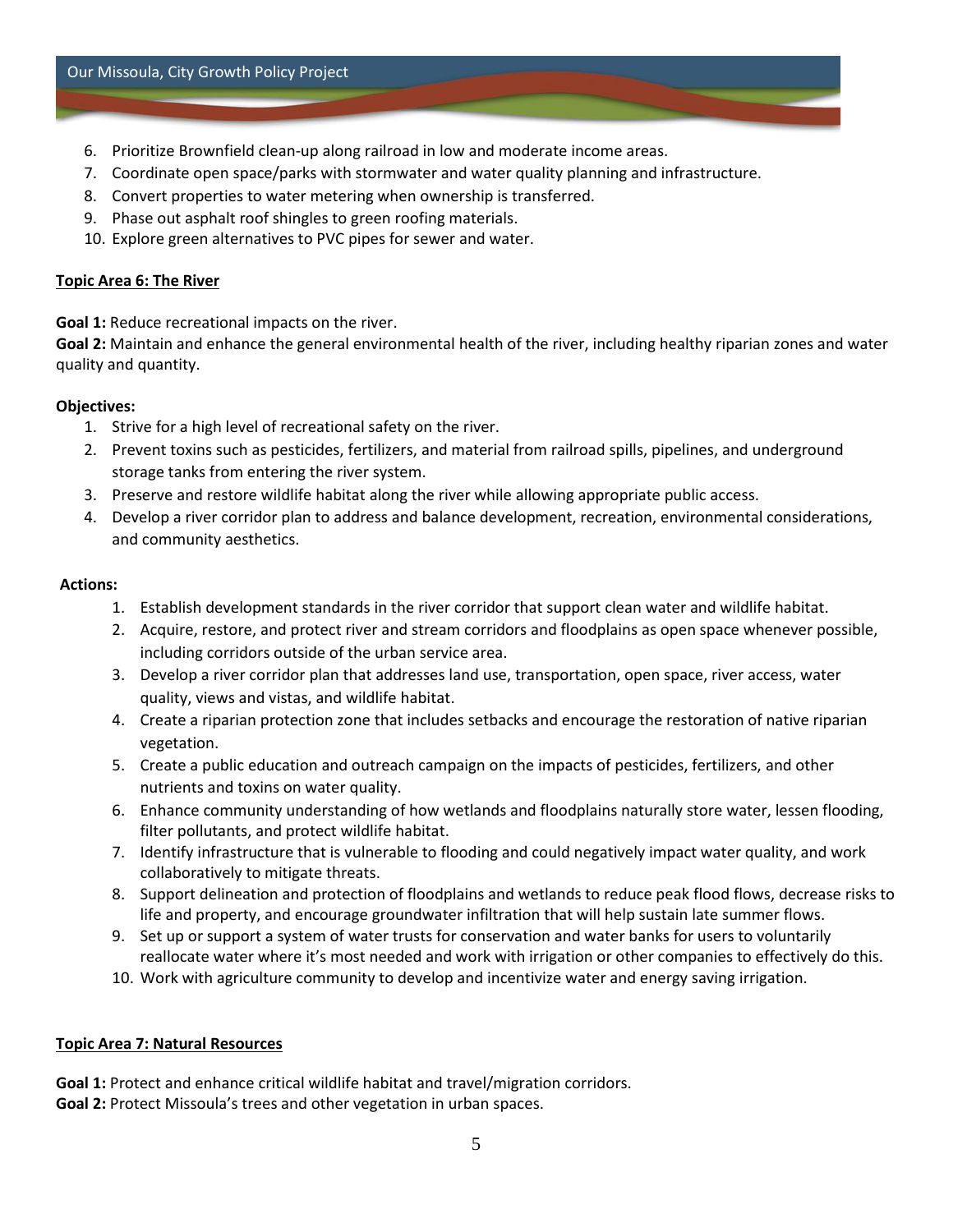**Goal 3:** Protect Missoula's view sheds and scenic vistas.

#### **Objectives:**

- 1. Protect intact ecosystems from **the impacts of** urbanization and point and non-point pollution.
- 2. Quantify and address issues of invasive plant and animal species.

#### **Actions:**

- 1. Explore coordinating agency status to better allow local input into natural resource management decisions.
- 2. Give preference to indigenous plant species in regulations, city projects, and design contracts.
- 3. Explore an urban deer policy.
- 4. Formulate and adopt an urban forestry plan.
- 5. Adopt FWP wildlife friendly fencing standards along with appropriate urban fencing specifications.
- 6. Formulate strategies to protect Missoula's view sheds.
- 7. Address the issue of feral cats in the community.
- 8. Create a master trails plan.
- 9. Adopt zoning regulations that regulate sand and gravel mining to protect natural resources and the health and safety of residents.

#### **Topic Area 8: Natural Areas/Outdoor Recreation**

**Goal 1:** Maintain natural areas for multiple user groups and wildlife habitat.

**Goal 2:** Protect additional lands for Missoula open space, vistas, wildlife habitat, and recreational trails.

# **Objectives:**

- 1. Improve infrastructure such as parking, toilets, information kiosks, and roads at access points to parks and open spaces.
- 2. Ensure that the bike/pedestrian trail system provides access to natural areas.
- 3. Ensure that bike/pedestrian trail system access is within five blocks of every residence in the city.
- 4. Invest in parks as a way to promote healthy lifestyles.
- 5. Promote areas for unstructured play that allow youth to connect with the environment.

# **Actions:**

- **1.** Create and educate about areas of unstructured play for children.
- **2.** Establish standards to minimize use of toxins in natural areas, parks and play areas.
- **3.** Update the open space plan and pursue a new bond.
- **4.** Develop an educational campaign to reduce recreational impacts on natural areas/open space.
- **5.** Use trails and greenway systems to promote connectivity between parks.
- **6.** Where appropriate allow for natural habitats to retain their ecological properties (snags, down woody debris, fallen leaves, etc.).

# **Topic Area 9: Local Food**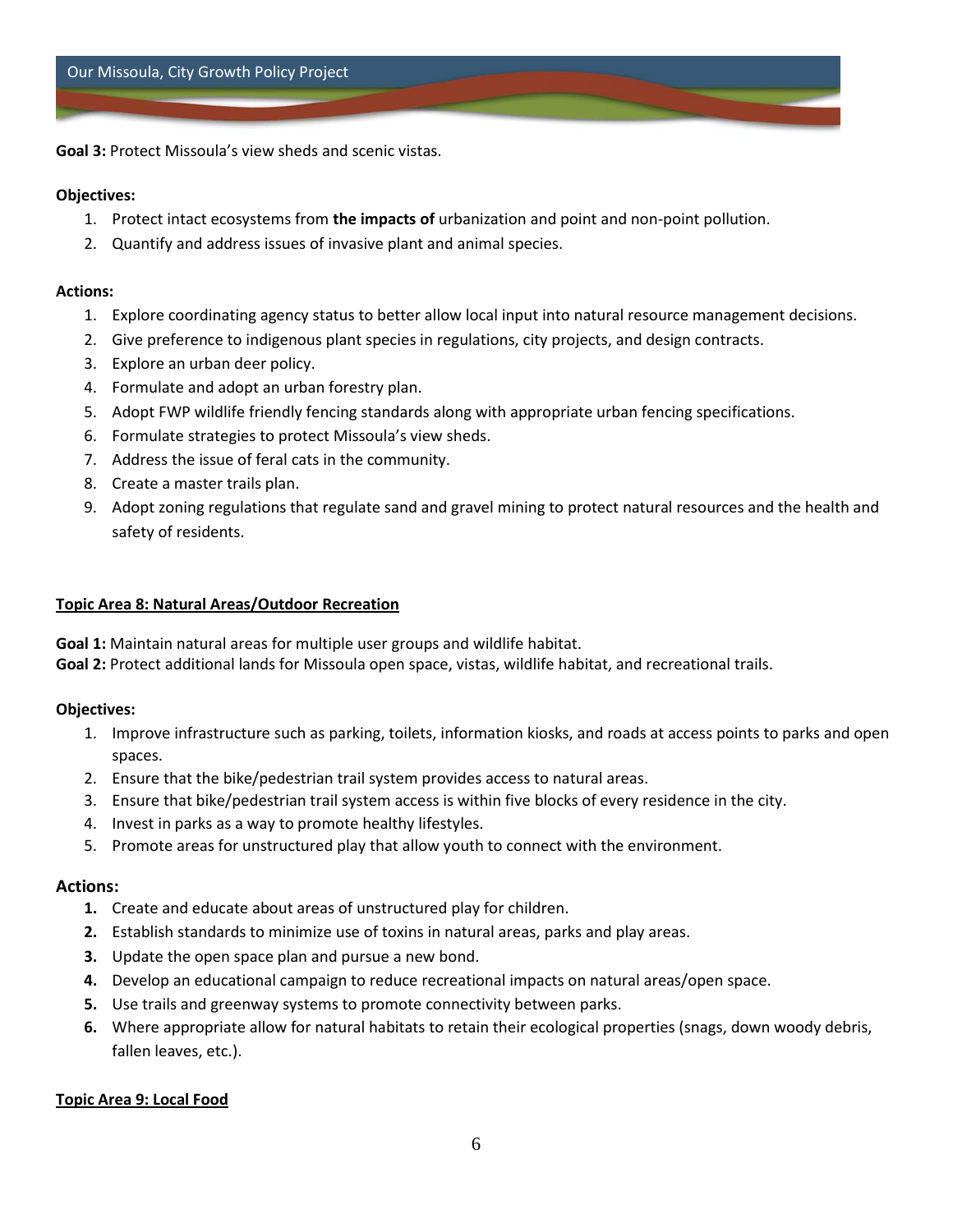#### Our Missoula, City Growth Policy Project

The ability of Missoula residents and visitors to obtain a healthy and consistent supply of food is a vital, yet often overlooked, consideration in growth policies. While today's global food system provides important benefits, it is also vulnerable in the face of climate change, dependence on carbon-based fuels, and degradation of resources and rural livelihoods. As fewer and fewer agribusiness firms control most food that North Americans eat, Missoula is creating an alternative, regionally based system, that has energy, environmental, economic, and community benefits.

**Goal 1**: Further develop our sustainable, community-based food system to improve long-term food security and enhance the regional economy.

**Goal 2**: Minimize the adverse impacts that the food delivery system has on the local environment and community. **Goal 3**: Ensure all residents have access to nutritious and affordable food.\*

#### **Objectives**:

- 1. Educate the Missoula community on the importance and advantages of locally produced food.
- 2. Encourage neighborhood and community gardens.
- 3. Include provisions in city land development regulations for the limited raising of cash crops in appropriate residential areas.
- 4. In residential and mixed use planned developments, mitigate the impact of development on agriculture.
- 5. Encourage vendors to use locally produced fresh and/or prepared food for farmers' markets, festivals, and other community events.
- 6. Promote locally produced food as a community amenity (tourism and economic development).
- 7. Ensure food service workers have paid sick days to ensure the safety of our food.
- 8. Promote sustainable agriculture.

#### **Actions:**

- 1. Educate the public on ecologically sound gardening practices that reduce water, synthetic fertilizer and pesticide use.
- 2. Work through the Missoula legislative delegation on legislation to incentivize local food production.
- 3. Inventory unutilized and under-utilized public land that could potentially support agricultural production.
- 4. Make suitable public lands available for community and commercial agriculture within the city.
- 5. Adopt public procurement policies that give preference to locally produced food
- 6. Encourage and support the acceptance of Electronic Benefits Transfer (formerly food stamps) at all direct markets and groceries.\*
- 7. Educate EBT/SNAP users about using their benefits to purchase local food.\*
- 8. Encourage public-private partnerships to appropriate funds to start and expand Double SNAP \$ program to incentivize purchases at farmers markets. \*
- 9. Update Missoula's land use regulations to support urban farming.

\*We suggest goal #3 and actions #6, 7 and #8 be communicated to the Safety and Wellness group as they are dealing with homeless and low income issues.

# **Adjournment**